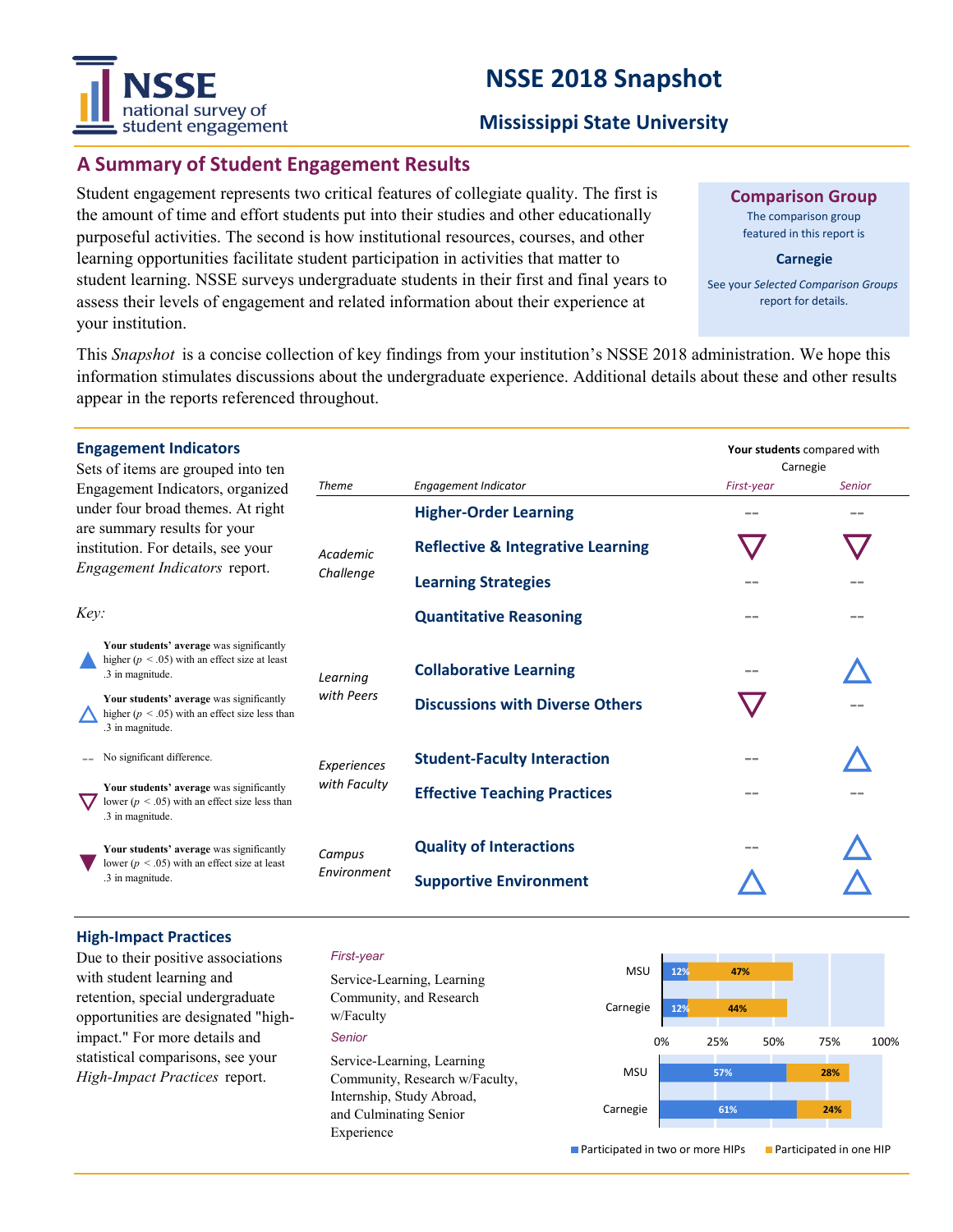

# **NSSE 2018 Snapshot**

### **Mississippi State University**

### **Academic Challenge: Additional Results**

The Academic Challenge theme contains four Engagement Indicators as well as several important individual items. The results presented here provide an overview of these individual items. For more information about the Academic Challenge theme, see your *Engagement Indicators* report. To further explore individual item results, see your *Frequencies and Statistical Comparisons,* the *Major Field Report,* the *Online Institutional Report,* or the Report Builder.



#### **Challenging Students to Do Their Best Work Manufacture Academic Emphasis**

To what extent did students' courses challenge them to do their best work? Response options ranged from  $1 =$  "Not at all" to  $7 =$  "Very much."



How much did students say their institution emphasizes spending significant time studying and on academic work? Response options included "Very much," "Quite a bit," "Some," and "Very little."

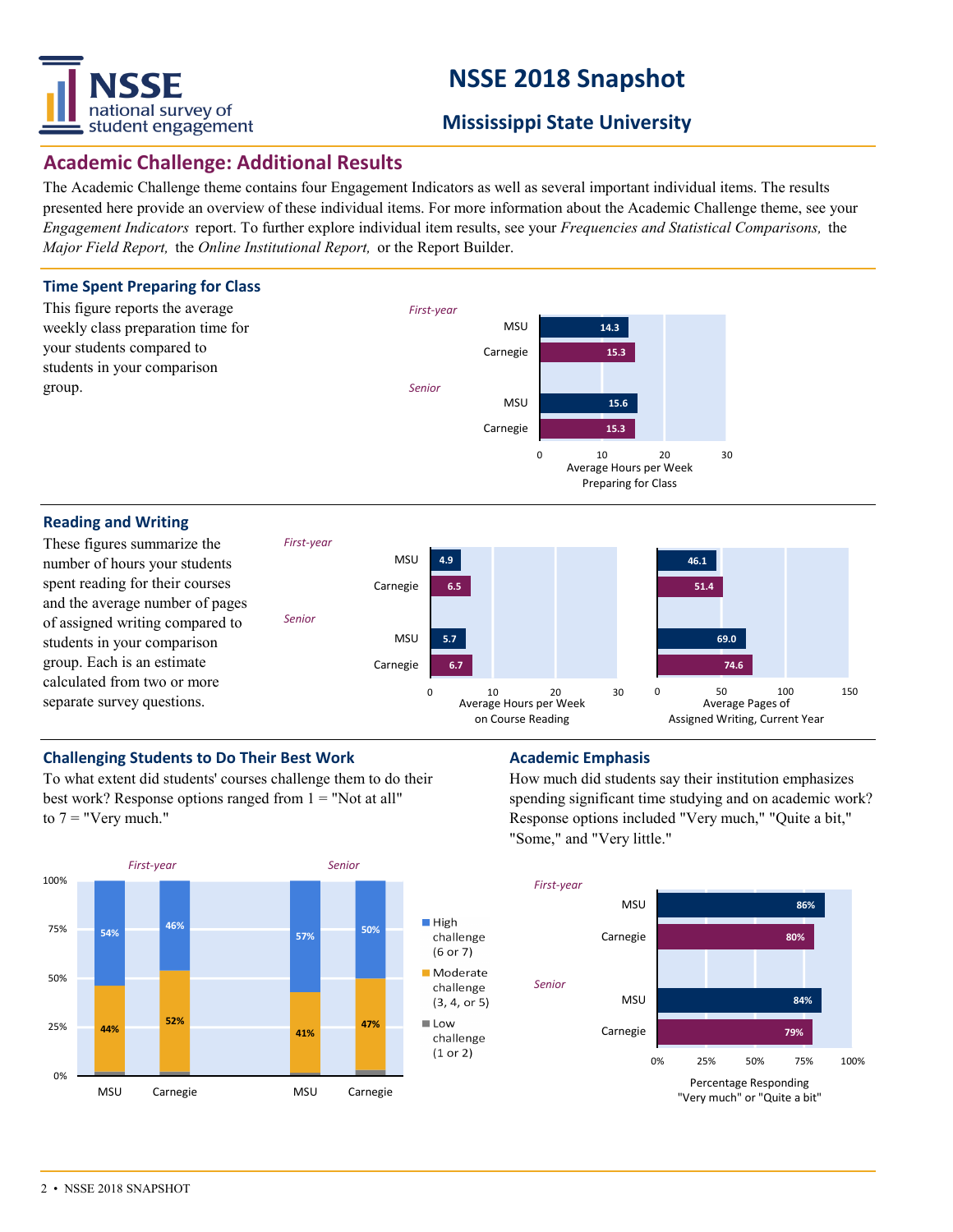# national survey of student engagement

# **NSSE 2018 Snapshot**

### **Mississippi State University**

#### **Item Comparisons**

By examining individual NSSE questions, you can better understand what contributes to your institution's performance on the Engagement Indicators. This section displays the five questions<sup>a</sup> on which your students scored the highest and the five questions on which they scored the lowest, relative to students in your comparison group. Parenthetical notes indicate whether an item belongs to a specific Engagement Indicator or is a High-Impact Practice. While these questions represent the largest differences (in percentage points), they may not be the most important to your institutional mission or current program or policy goals. For additional results, see your *Frequencies and Statistical Comparisons* report.

#### **First‐year**

**Senior**

#### **Highest Performing Relative to Carnegie**

**Highest Performing Relative to Carnegie**

Quality of interactions with academic advisors  $\mathrm{^d}$  (QI)

Talked about career plans with a faculty member  $($ SF $)$ 

**Lowest Performing Relative to Carnegie**

Completed a culminating senior experience (…) (HIP)

Assigned more than 50 pages of writing $g^g$ 

| Institution emphasis on attending campus activities and events $()$ (SE)              |  |  |  |  |  |  |
|---------------------------------------------------------------------------------------|--|--|--|--|--|--|
| Extent to which courses challenged you to do your best work <sup>d</sup>              |  |  |  |  |  |  |
| Institution emphasis on helping you manage your non-academic responsibilities () (SE) |  |  |  |  |  |  |
| Quality of interactions with student services staff $()^{n}$ (QI)                     |  |  |  |  |  |  |
| Institution emphasis on providing support to help students succeed academically (SE)  |  |  |  |  |  |  |
| <b>Lowest Performing Relative to Carnegie</b>                                         |  |  |  |  |  |  |
| Spont more than 10 hours nor week on assigned reading                                 |  |  |  |  |  |  |

| Spent more than 10 hours per week on assigned reading                                   |
|-----------------------------------------------------------------------------------------|
| Connected your learning to societal problems or issues (RI)                             |
| Discussions with People with religious beliefs other than your own <sup>b</sup> (DD)    |
| Combined ideas from different courses when completing assignments $(RI)$                |
| Included diverse perspectives () in course discussions or assignments <sup>b</sup> (RI) |

Institution emphasis on attending campus activities and events (...) (SE)

Asked another student to help you understand course materia $\mathsf{P}$  (CL)

Discussions with... People with religious beliefs other than your own (DD)

Included diverse perspectives (...) in course discussions or assignments (RI)

Examined the strengths and weaknesses of your own views on a topic or issue  $(RI)$ 

Prepared for exams by discussing or working through course material w/other student $S$  (CL)



Percentage Point Difference with Carnegie



Percentage Point Difference with Carnegie

a. The displays on this page draw from the items that make up the ten Engagement Indicators (EIs), six High-Impact Practices (HIPs), and the additional academic challenge items reported on page 2. Key to abbreviations for EI items: HO = Higher-Order Learning, RI = Reflective & Integrative Learning, LS = Learning Strategies, QR = Quantitative Reasoning, CL = Collaborative Learning, DD = Discussions with Diverse Others, SF = Student-Faculty Interaction, ET = Effective Teaching Practices, QI = Quality of Interactions, SE = Supportive Environment. HIP items are also indicated. Item numbering corresponds to the survey facsimile included in yournstitutional Report and available on the NSSE website.

b. Combination of students responding "Very often" or "Often." c. Combination of students responding "Very much" or "Quite a bit."

d. Rated at least 6 on a 7-point scale.

e. Percentage reporting at least "Some."

f. Estimate based on the reported amount of course preparation time spent on assigned reading.

g. Estimate based on number of assigned writing tasks of various lengths.